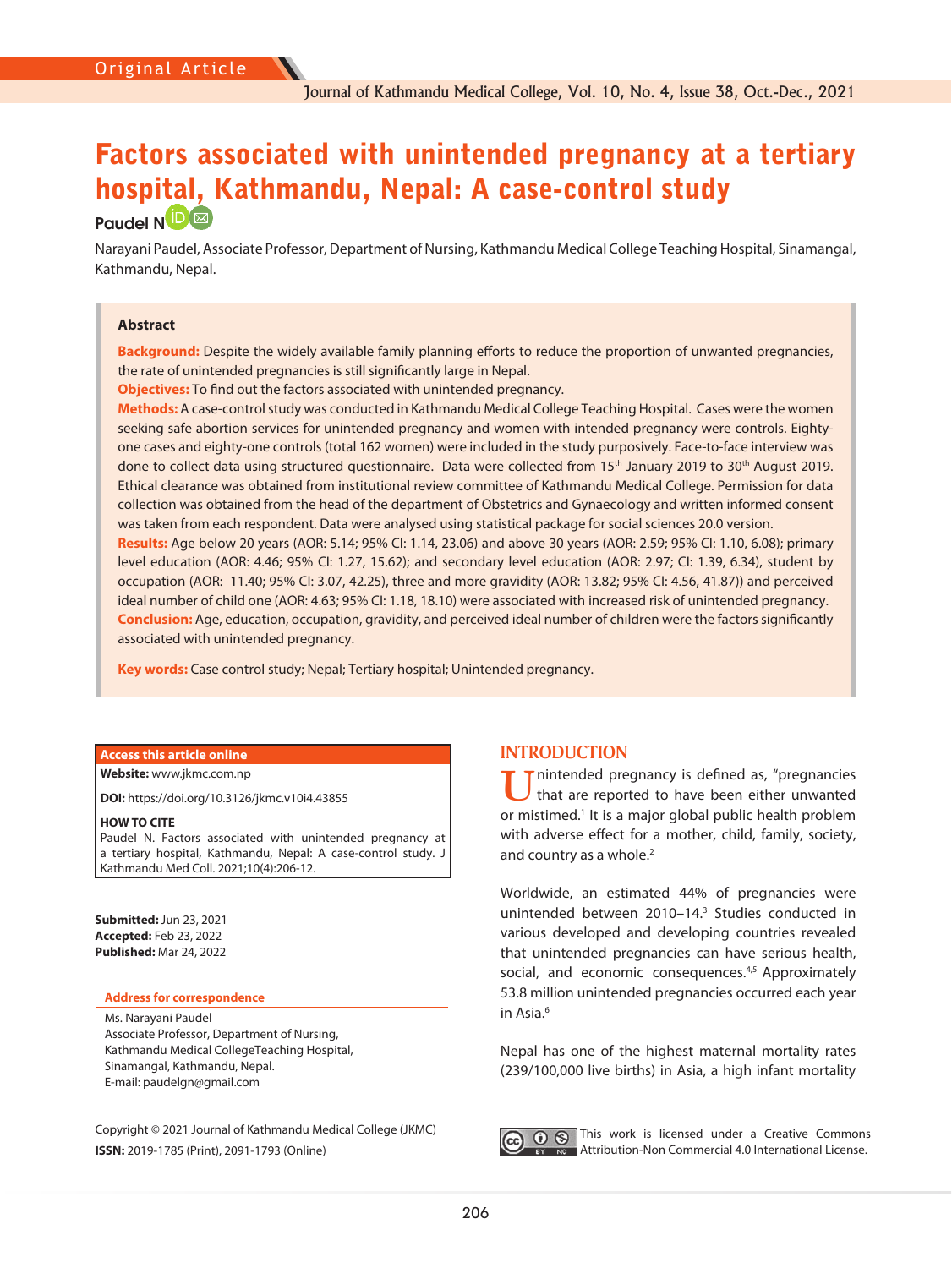rate (32/1000 live births), high neonatal mortality rate (21/1000 live births), and 24% of married women have an unmet need for family planning. One of the important factors contributing to the high level of maternal and infant mortality is unintended pregnancy.<sup>7</sup>

Half of all pregnancies in Nepal were unintended in 2014. Nationally, 31% of all pregnancies and 62% of unintended pregnancies ended in an abortion.8 To prevent unintended pregnancies, it is necessary to understand the factors affecting it. The aim of this study was to assess the factors associated with unintended pregnancy.

# **Methodology**

A case-control study was conducted in Obstetrics and Gynaecology Ward and Outpatient department of Kathmandu Medical College Teaching Hospital, Sinamangal, Kathmandu, Nepal. Cases were the women having unintended (mistimed and unwanted) pregnancy and seeking safe abortion services within 12 weeks of gestation. Controls were women with intended pregnancy up to 12 weeks of gestation. Women having intended or unintended pregnancy more than 12 weeks of gestation and having any medical problems that may have adverse effects on pregnancy were excluded from the study. Taking odds ratio 2.85, exposed controls 46% (based on findings of previous study),<sup>9</sup> alpha risk 5%, power 90%, and case/control ratio 1, 81 cases-controls set (total 162 women) was needed. Accordingly, 81 cases and 81 controls were selected for the study purposively.

Face-to-face interview technique was used to collect the necessary data using predesigned structured questionnaire. Ethical clearance for the study was obtained from institutional review committee of Kathmandu Medical College (Ref. 10122017). Permission for data collection was obtained from the concerned authority of the college and written informed consent was taken from each respondent after explaining details about study. Data collection was done from 15<sup>th</sup> January to 30th August 2019. To manage the data, all the collected data were entered in Epidata 3.1 and data were analysed using IBM SPSS Statistics for Windows, version 20 (IBM Corp., Armonk, N.Y., USA). Descriptive statistics like, frequency, percentage, mean, and standard deviation were calculated to present the socio-demographic and obstetric variables of the respondents as well as causes of unintended pregnancy among cases. Chi-square test was applied to observe the association of unintended pregnancy with socio-demographic and obstetrical variables. Logistic regression analysis was done to assess

the effects of potential risk factors on occurrence of unintended pregnancy. A p-value of less than 0.05 was considered as the level of statistical significance and the effects of potential risk factors on the occurrence of unintended pregnancy were assessed by odds ratios with 95% confidence intervals.

# **Results**

Majority of the respondents (both case and control) were between age group 20-30 years with the Mean  $\pm$  S.D. age 27.54  $\pm$  0.828 years and 25.73  $\pm$ 3.928 years respectively. Majority of the respondents: 47 (58%) cases and 54 (66.6%) controls were Brahmin and Chhetri by ethnicity, majority of the cases (46, 56.8%) had obtained up to secondary level education whereas majority of the controls (60, 74%) had obtained higher secondary and above level education. Similarly, majority of the respondents: 43 (53.1%) cases and 42 (51.8%) controls) were homemaker by occupation and 46 (56.8%) cases and 52 (64.2%) controls had access to health facility, at less than 30 minutes' distance from their current residence by bus. All of the respondents had radio, TV, and mobile in their home, and around 36 (45%) of cases and 48 (60%) of controls had access to internet at home (Table 1).

According to gravidity, majority 45 (55.6%) of the cases, were having three or more gravida whereas more than half of the controls 42 (51.9%) were primigravida. Around one third of the cases 28 (34.6%) had two children and majority of the controls 51 (63%) had no child. Most of the cases 78 (96.3%) responded that their ideal number of children was one and 67 (82.7%) controls responded that their ideal number of children was two. Majority of the respondents: 76 (93.8%) cases and 44 (54.4%) controls desired birth space was 3-5 years. Among the unintended pregnancy, mistimed and unwanted pregnancies were almost equal: 40 (49.4%) and 41 (50.6%) respectively (Table 2).

Most of the respondents: 79 (97.5%) cases and 75 (92.6%) controls had heard about family planning but only around half of the respondents: 40 (50.6%) cases and 41 (51.9%) controls had ever used family planning. Of the family planning methods, only around one third of the respondents: 26 (30.9%) cases and 30 (37%) controls had used modern contraceptives. Majority of the respondents, 46 (56.8%) cases and 42 (51.9%) controls had not heard about emergency contraceptives and only 10 (12.3%) cases and controls had ever used emergency contraceptive pill (Table 3).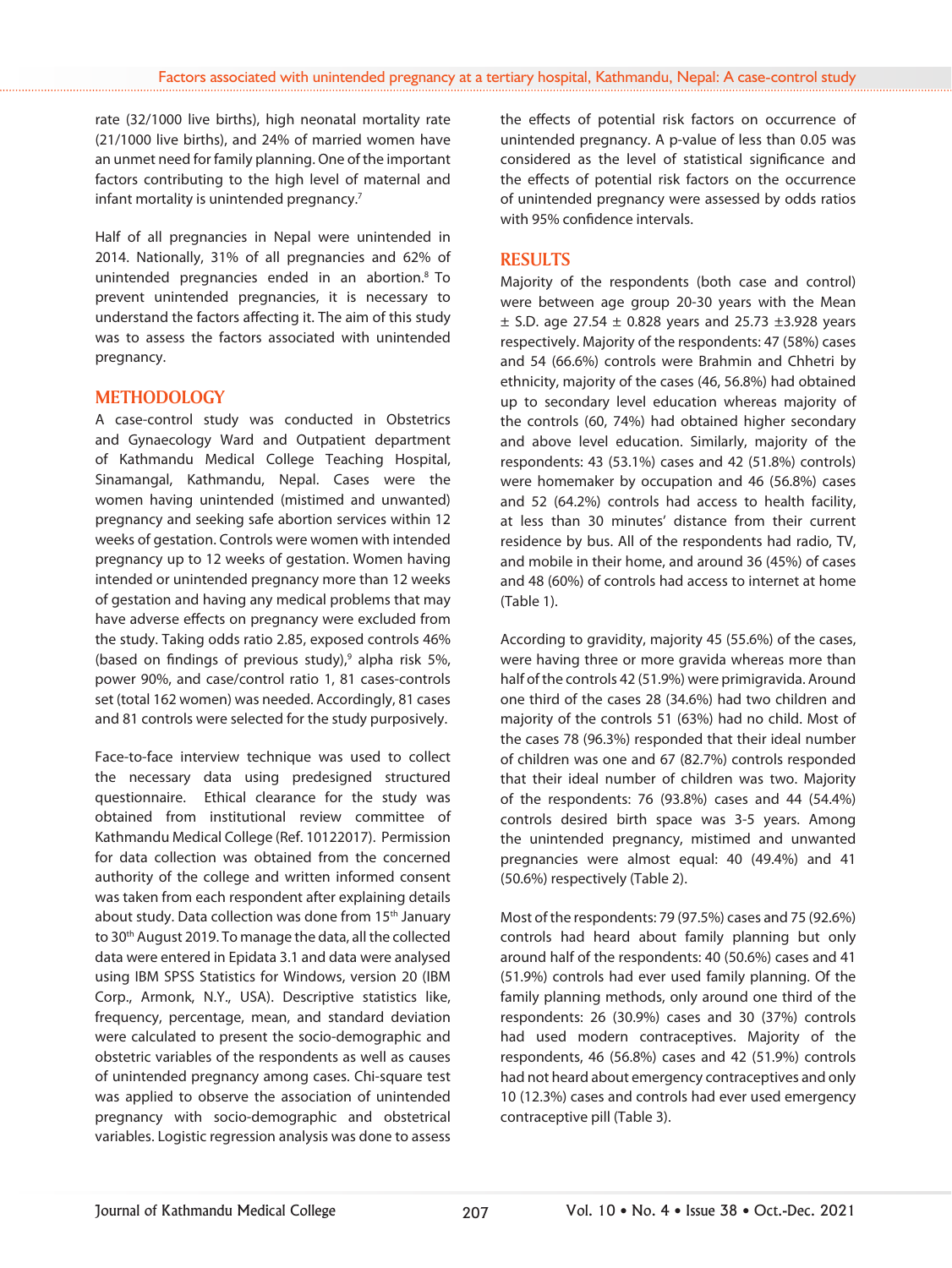Chi-square test was applied to observe the association of unintended pregnancy with socio-demographic and obstetrical variables. Statistically significant association of unintended pregnancy was found with age, educational status, gravidity, number of living children, perceived ideal number children, history of previous unintended pregnancy and history of previous termination of pregnancy (p <0.05) (Table 4).

Bivariate regression analysis showed increased risk of unintended pregnancy with younger and advanced age, having primary and secondary level education, three or more gravidity, perceived ideal number of children one, and previous unintended pregnancy. However, previous unintended pregnancy was not significant while adjusting with other variables. On multivariable logistic

regression analysis, age below 20 years (AOR: 5.14 with 95% CI: 1.14, 23.06) and above 30 years (AOR: 2.59 with 95% CI: 1.10, 6.08) had increased risk of unintended pregnancy in reference to age group 20-30 years. Similarly, primary level education (AOR: 4.46 with 95% CI: 1.27, 15.62) and secondary level education (AOR: 2.97 with CI: 1.39, 6.34) were associated with increased risk of unintended pregnancy in reference to higher secondary and above level education. Likewise, increased risk of unintended pregnancy was associated with student (AOR: 11.40 with 95% CI: 3.07, 42.25) in reference to homemaker and self-employed. In the same way, three and more gravidity (AOR: 13.82 with 95% CI: 4.56, 41.87) and perceived ideal number of child one (AOR: 4.63 with 95% CI: 1.18, 18.10) had increased risk of unintended pregnancy (Table 5).

#### **Table 1: Socio-demographic characteristics of the respondents (N = 162)**

| <b>Variables</b>                       | <b>Case, n (%)</b><br>$n = 81$ | Control, n (%)<br>$n = 81$ | p-value |
|----------------------------------------|--------------------------------|----------------------------|---------|
| Age (in years)                         |                                |                            |         |
| Below 20                               | 9(11.1)                        | 3(3.7)                     |         |
| $20 - 30$                              | 46 (56.8)                      | 67(82.7)                   |         |
| Above 30                               | 26(32.1)                       | 11(13.6)                   | 0.002   |
| Mean $\pm$ SD                          | $27.54 \pm 0.828$              | $25.73 \pm 3.928$          |         |
| <b>Ethnicity</b>                       |                                |                            |         |
| <b>Brahmin and Chhetri</b>             | 47 (58)                        | 54 (66.6)                  |         |
| Janjati                                | 29(35.8)                       | 16(19.8)                   | 0.13    |
| <b>Dalit</b>                           | 5(6.2)                         | 11(13.6)                   |         |
| <b>Educational status</b>              |                                |                            |         |
| Primary level                          | 12 (14.8)                      | 4(4.9)                     |         |
| Secondary level                        | 34(42)                         | 17(21)                     |         |
| Higher secondary level                 | 20(24.7)                       | 27(33.3)                   | 0.001   |
| Bachelor and above                     | 15(18.5)                       | 33 (40.7)                  |         |
| <b>Occupation</b>                      |                                |                            |         |
| Homemaker                              | 43 (53.1)                      | 42 (51.8)                  |         |
| Service                                | 12(14.8)                       | 16(19.8)                   |         |
| <b>Business</b>                        | 9(11.1)                        | 17(21)                     | 0.04    |
| <b>Students</b>                        | 17(21)                         | 6(7.4)                     |         |
| Internet available at home             | 36(44.4)                       | 48 (59.3)                  | 0.04    |
| Time to reach health facility (by bus) |                                |                            |         |
| Less than 30 minutes                   | 46(56.8)                       | 52 (64.2)                  | 0.21    |
| 30-60 minutes                          | 35 (43.2)                      | 29 (35.8)                  |         |

## **Table 2: Pregnancy related characteristics of the respondents (N = 162)**

| <b>Variables</b> | Case $n$ $%$<br>$n = 81$ | Control n (%)<br>$n = 81$ | p-value |
|------------------|--------------------------|---------------------------|---------|
| <b>Gravidity</b> |                          |                           |         |
| One              | 24 (29.6)                | 42 (51.9)                 |         |
| Two              | 12 (14.8)                | 32 (39.5)                 | < 0.001 |
| Three and more   | 45 (55.6)                | 7(8.6)                    |         |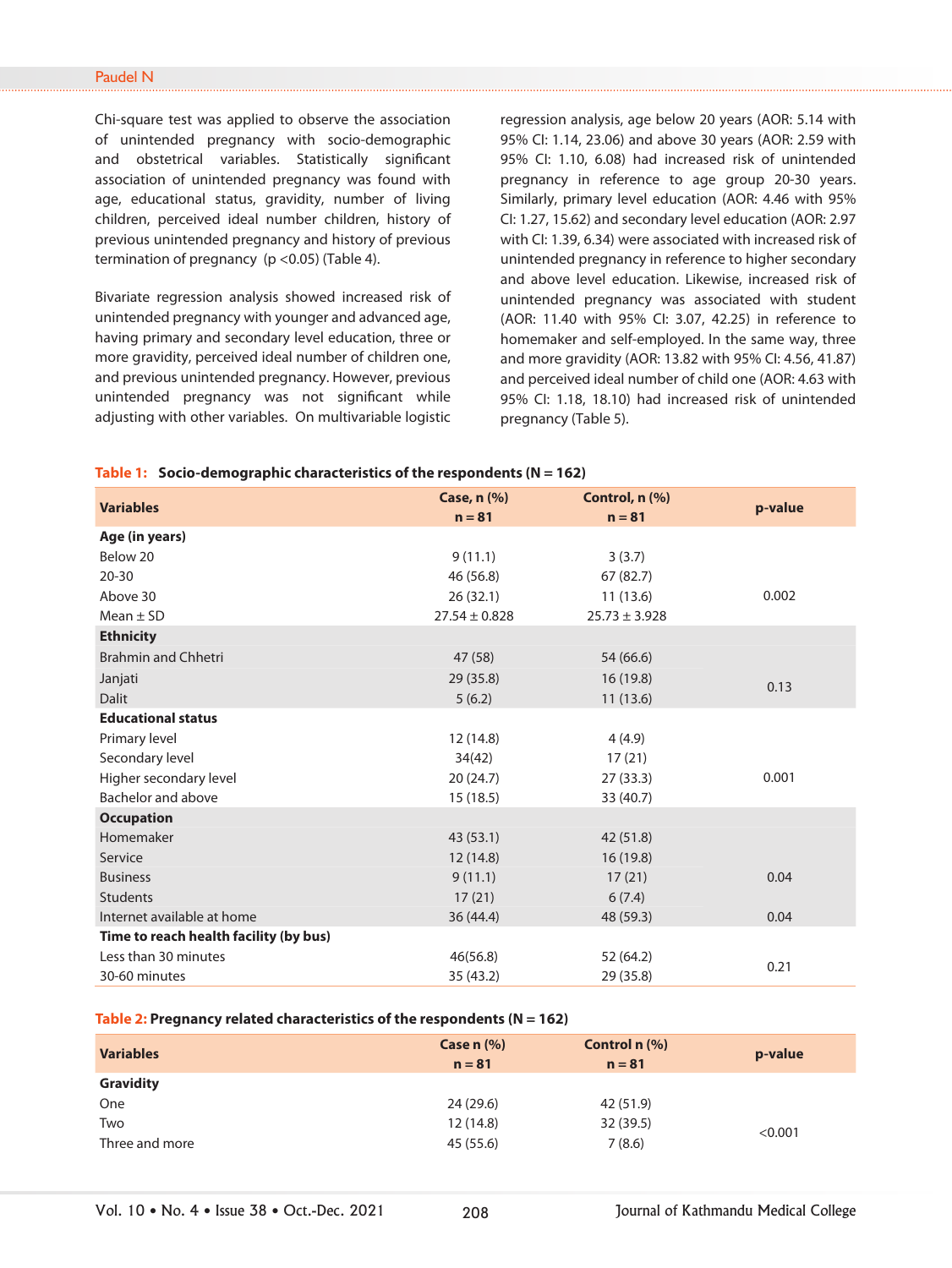| <b>Number of living children</b>   |           |                          |         |
|------------------------------------|-----------|--------------------------|---------|
| None                               | 24(29.6)  | 51(63)                   |         |
| <b>One</b>                         | 21(25.9)  | 30(37)                   |         |
| Two                                | 28 (34.6) | $\overline{\phantom{0}}$ | < 0.001 |
| Three and more                     | 8(9.9)    | $\overline{\phantom{a}}$ |         |
| Perceived ideal number of children |           |                          |         |
| <b>One</b>                         | 78 (96.3) | 14(17.3)                 | < 0.001 |
| Two                                | 3(3.7)    | 67(82.7)                 |         |
| <b>Desired birth space</b>         |           |                          |         |
| Less than 3 years                  | 5(6.2)    | 19(23.4)                 |         |
| 3-5 years                          | 76 (93.8) | 44 (54.4)                | 0.004   |
| 5 years and more                   |           | 18(22.2)                 |         |
| Type of unintended pregnancy       |           |                          |         |
| Mistimed                           | 40 (49.4) | $\overline{\phantom{a}}$ |         |
| Unwanted                           | 41 (50.6) | $\overline{\phantom{a}}$ |         |

## **Table 3: Information related to family planning awareness and practice (N = 162)**

| <b>Variables</b>                           | Case $n$ $(\%)$<br>$n = 81$ | Control n(%)<br>$n = 81$ |
|--------------------------------------------|-----------------------------|--------------------------|
| <b>Heard about contraceptives</b>          |                             |                          |
| Yes                                        | 79 (97.5)                   | 75 (92.6)                |
| <b>No</b>                                  | 2(2.5)                      | 6(7.4)                   |
| Ever use of birth control methods          |                             |                          |
| Yes                                        | 41 (50.6)                   | 42 (51.9)                |
| <b>No</b>                                  | 40 (49.4)                   | 39(48.1)                 |
| Types of birth control method used         |                             |                          |
| None                                       | 40 (49.4)                   | 39 (48.1)                |
| Natural                                    | 16 (19.8)                   | 12 (14.8)                |
| Hormonal                                   | 17(21.0)                    | 20(24.6)                 |
| Condom                                     | 3(3.7)                      | 8(9.9)                   |
| <b>IUCD</b>                                | 6(7.4)                      | 2(2.5)                   |
| <b>Heard about emergency contraceptive</b> |                             |                          |
| Yes                                        | 35(43.2)                    | 39(48.1)                 |
| <b>No</b>                                  | 46 (56.8)                   | 42 (51.9)                |
| Ever used emergency contraceptive          |                             |                          |
| Yes                                        | 10(12.3)                    | 10(12.3)                 |
| No                                         | 71 (87.7)                   | 71 (87.7)                |

## **Table 4: Association between selected independent variables and unintended pregnancy (N = 162)**

| <b>Variables</b>            | <b>Unintended</b><br>n(%) | <b>Intended</b><br>n (% ) | p-value |
|-----------------------------|---------------------------|---------------------------|---------|
| Age (in years)              |                           |                           |         |
| Below 20                    | 9(11.11)                  | 3(3.70)                   |         |
| $20 - 30$                   | 46 (56.80)                | 67 (82.72)                | 0.002   |
| Above 30                    | 26 (32.09)                | 11 (13.58)                |         |
| <b>Education level</b>      |                           |                           |         |
| Primary and secondary       | 46 (56.80)                | 21(25.93)                 | < 0.001 |
| Higher secondary and above  | 35 (43.20)                | 60 (74.07)                |         |
| <b>Occupation</b>           |                           |                           |         |
| Homemaker and self-employed | 52 (64.19)                | 59 (72.85)                |         |
| Service                     | 12 (14.81)                | 16 (19.75)                | 0.04    |
| Student                     | 17(21)                    | 6(7.40)                   |         |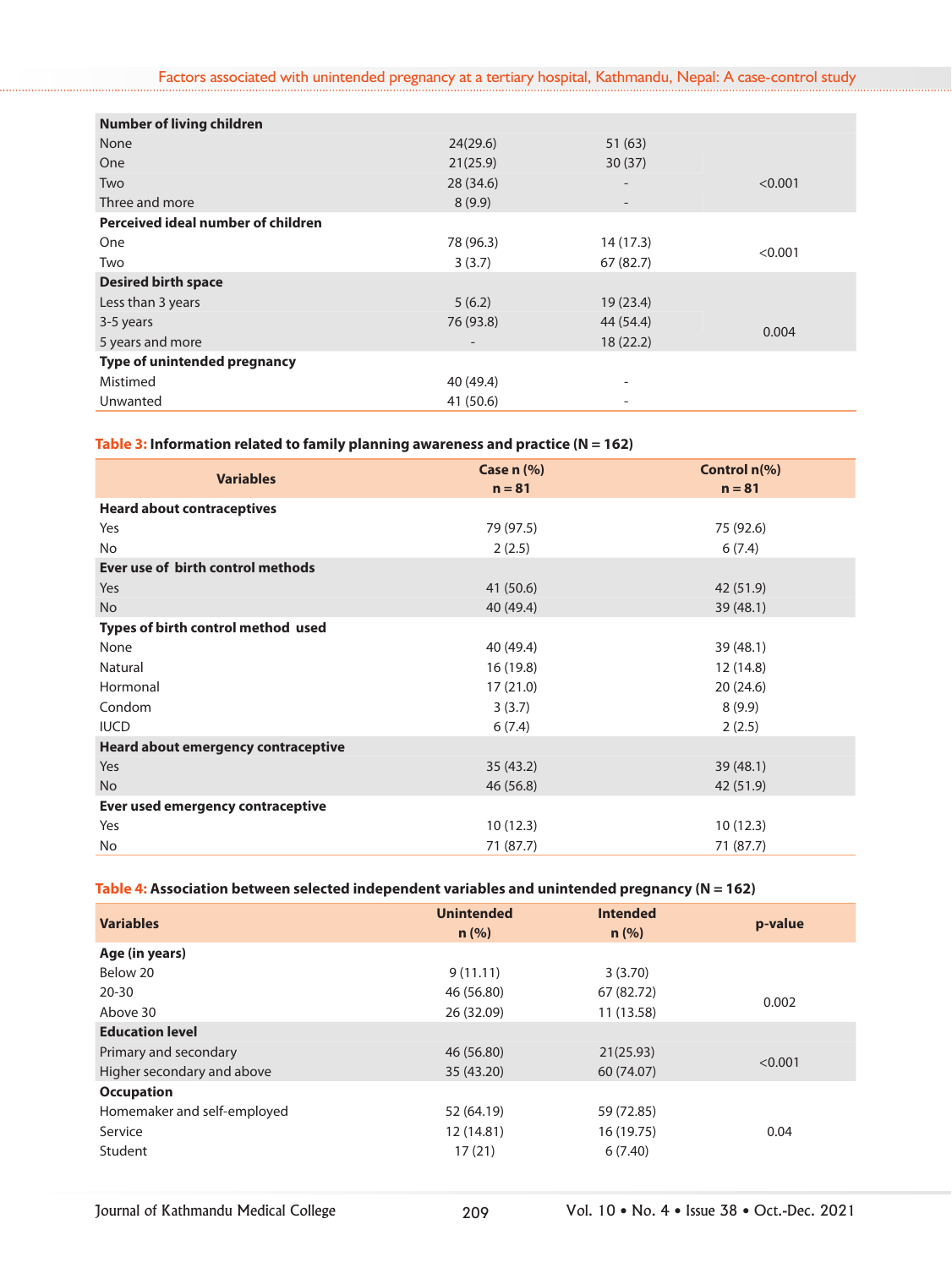#### Paudel N

| <b>Gravidity</b>                         |            |            |         |
|------------------------------------------|------------|------------|---------|
| Primi                                    | 24 (29.63) | 42 (51.85) | 0.004   |
| Multi                                    | 57 (70.37) | 39 (48.15) |         |
| <b>Number of living children</b>         |            |            |         |
| One or none                              | 45 (55.55) | 81 (100)   |         |
| Two or more                              | 36 (44.45) |            | < 0.001 |
| Perceived ideal number of children       |            |            |         |
| One                                      | 78 (96.30) | 14 (17.28) |         |
| Two                                      | 3(3.70)    | 67 (82.72) | 0.005   |
| <b>Previous unintended pregnancy</b>     |            |            |         |
| Yes                                      | 16 (19.75) | 5(6.17)    | 0.01    |
| <b>No</b>                                | 65 (80.25) | 76 (93.83) |         |
| <b>Previous termination of pregnancy</b> |            |            |         |
| Yes                                      | 18 (22.22) | 5(6.17)    |         |
| <b>No</b>                                | 63 (77.78) | 76 (93.83) | < 0.001 |

#### **Table 5: Multiple logistic regression analysis for factors of unintended pregnancy (N = 162)**

| <b>Independent variables</b>                                             | <b>COR (95% CI)</b> | p-value | <b>AOR (95% CI)</b> | p-value |  |
|--------------------------------------------------------------------------|---------------------|---------|---------------------|---------|--|
| Age (in years)                                                           |                     |         |                     |         |  |
| 20-30 (Ref)                                                              |                     |         |                     |         |  |
| <20                                                                      | 4.37 (1.12, 17.01)  | 0.03    | 5.14 (1.14, 23.06)  | 0.03    |  |
| >30                                                                      | 3.44 (1.54, 7.65)   | 0.002   | 2.59(1.10, 6.08)    | 0.02    |  |
| <b>Education level</b>                                                   |                     |         |                     |         |  |
| Higher secondary and                                                     |                     |         |                     |         |  |
| above (Ref)                                                              |                     |         |                     |         |  |
| Primary                                                                  | 5.14 (1.54, 17.17)  | 0.008   | 4.46 (1.27, 15.62)  | 0.01    |  |
| Secondary                                                                | 3.42 (1.67, 7.01)   | 0.001   | 2.97 (1.39, 6.34)   | 0.005   |  |
| <b>Occupation</b>                                                        |                     |         |                     |         |  |
| Homemaker and self-employed (Ref)                                        |                     |         |                     |         |  |
| Student                                                                  | 3.21(1.18, 8.76)    | 0.02    | 11.40 (3.07, 42.25) | < 0.001 |  |
| Service                                                                  | 0.85(0.36, 1.96)    | 0.70    | 2.39 (0.81, 7.04)   | 0.11    |  |
| Gravida                                                                  |                     |         |                     |         |  |
| One and two (Ref)                                                        |                     |         |                     |         |  |
| Three or more                                                            | 13.21(5.42, 32.19)  | < 0.001 | 13.82 (4.56, 41.87) | < 0.001 |  |
| Perceived ideal number of children                                       |                     |         |                     |         |  |
| Two (Ref)                                                                |                     |         |                     |         |  |
| One                                                                      | 5.43 (1.49, 19.71)  | 0.01    | 4.63 (1.18, 18.10)  | 0.02    |  |
| Previous unintended pregnancy                                            |                     |         |                     |         |  |
| No (Ref)                                                                 |                     |         |                     |         |  |
| Yes                                                                      | 3.74 (1.30, 10.77)  | 0.01    | 1.35 (0.28, 6.42)   | 0.69    |  |
| COR: Crude Odds Ratio, AOR: Adjusted Odds Ratio, CI: Confidence Interval |                     |         |                     |         |  |

# **Discussion**

Though family planning services have been made accessible in almost all parts of the country, studies have shown that the number of unintended pregnancies in Nepal is in increasing trend.<sup> $7-9$ </sup> Various factors may affect unintended pregnancy. This study is an attempt to identify the factors associated with unintended pregnancies.

In the present study, the mean age was  $27.54 \pm 0.828$ years and 25.73  $\pm$  3.928 years for case and control respectively. This was comparable with a case-control study conducted in western Iran in which the mean age was 28.7 years in cases and 26.4 in controls.<sup>10</sup> Among the unintended pregnancies, mistimed 40 (49.4%) and unwanted 41 (50.6%) were almost equal in this study which was consistent with a previous study conducted in Nepal in which about one-fifth of the pregnancies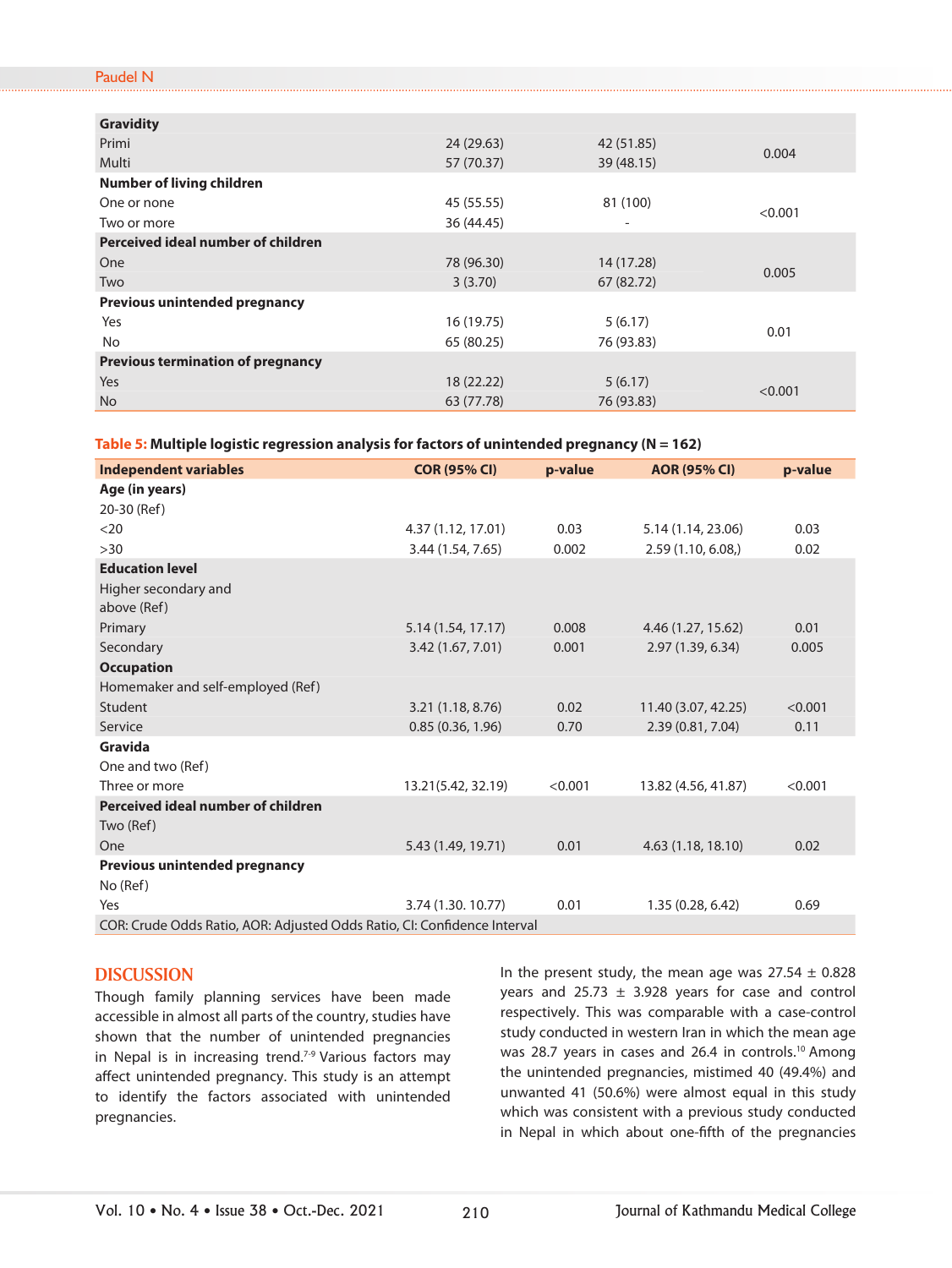were mistimed and other one-fifth were unwanted.<sup>8</sup> But the findings were in contrast with previous two studies conducted in Nepal and Ethiopia, where the rate of mistimed and unwanted pregnancy was 72.72% and 27.27% and 74.1% and 25.9% respectively. $9,11$  This may be because, the cases in this study were from women seeking abortion services for unintended pregnancy.

The main causes of unintended pregnancy were no use of contraceptives (40, 49.4%). Findings were comparable with a study conducted in 36 low and middle-income countries which revealed that 56.3% unintended pregnancies were due to no use of contraception.<sup>12</sup>

In this study, binary regression analysis showed that unintended pregnancy was associated with women's age, education, occupation, gravidity, parity, perceived ideal number of children and previous unintended pregnancy. The findings were comparable with a study conducted in Southern Ethiopia which showed that, on the binary logistic regression analysis, women's age, previous unintended pregnancy, number of pregnancies, education, and the desired number of children, were associated with unintended pregnancy.<sup>13</sup> On multivariable logistic regression analysis, age below 20 years had increased risk of unintended pregnancy (AOR: 5.14; 95% CI: 1.14, 23.06). The findings was comparable with a study conducted in Canada in which women who were less than 20 years of age at the time of their pregnancy were more likely to experience an unintended pregnancy (OR: 4.43; 95 % CI: 2.59, 7.58).14 In this study, primary level education (AOR: 4.46 with 95% CI: 1.27, 15.62) and secondary level education (AOR: 2.97 with CI: 1.39, 6.34) were associated with increased risk of unintended pregnancy in reference to higher secondary and above level education which is consistent with a study conducted in sub-Saharan Africa which revealed that primary  $[AOR = 1.99; 95% CI = 1.69-2.33]$  and

# **References**

- 1. Santelli J, Rochat R, Hatfield-Timajchy K, Gilbert BC, Curtis K, Cabral R, et al. The measurement and meaning of unintended pregnancy. Perspect Sex Reprod Health. 2003 Mar-Apr;35(2):94-101. [P[ubMed](https://pubmed.ncbi.nlm.nih.gov/12729139/) | F[ull Text |](https://onlinelibrary.wiley.com/doi/10.1363/3509403) D[OI\]](https://doi.org/10.1363/3509403)
- 2. CDC-Unintended Pregnancy Prevention-Reproductive Health. 2012. [[Full Text\]](https://www.cdc.gov/reproductivehealth/contraception/unintendedpregnancy/index.htm)
- 3. Bearak J, Popinchalk A, Alkema L, Sedgh G. Global, regional, and subregional trends in unintended pregnancy and its outcomes from 1990 to 2014.

secondary  $[AOR = 2.30; 95\% CI = 1.90-2.78]$  levels of education had higher chance of unintended pregnancy.15

Women's perception of whether the pregnancy was intended or unintended can be changed over time. The information is more likely to be accurate if data collection is done in the early stage rather than in the late stage of pregnancy. Thus, this study enrolled the cases who were seeking safe abortion services within 12 weeks of gestation for absolute unintended pregnancy. Similarly, the controls were also from within 12 weeks of pregnancy to obtain actual information. But the study was conducted taking a small sample size using purposive sampling technique. Thus, the findings may not be the representative.

## **CONCLUSION**

Unintended pregnancy was significantly associated with younger and advanced age of women, having primary and secondary level education, who were studying at the time of their pregnancy, having three and more gravidity, and perceived ideal number of children as one. The main cause of unintended pregnancy was no use of modern contraceptives irrespective of various socio-demographic backgrounds. Thus, awareness program should be carried out focusing on importance of contraceptives in order to motivate the couple to use modern contraceptives.

## **Acknowledgements**

The author is thankful to Ms. Puspa Parajuli, Associate Professor, Department of Nursing for her assistance in data collection. The author would like to express sincere gratitude to Dr. Naresh Manandhar, Department of Community Medicine, Kathmandu Medical College for his technical support and guidance during data analysis.

## **Conflict of interest:** None **Sources(s) of support:** None

Lancet Glob Health. 2018; Apr;6(4):e380-e389. [[PubMed |](https://www.ncbi.nlm.nih.gov/pubmed/29519649) [Full Text |](https://www.thelancet.com/journals/langlo/article/PIIS2214-109X(18)30029-9/fulltext) D[OI\]](https://doi.org/10.1016/s2214-109x(18)30029-9)

- 4. Pallitto CC, García-Moreno C, Jansen HAFM, Heise L, Ellsberg M, Watts C, et al. Intimate partner violence, abortion, and unintended pregnancy: Results from the WHO multi-county study on women's health and domestic violence. Int J Gynaecology Obstet. 2013 Jan;120(1):3-9. [[PubMed](https://pubmed.ncbi.nlm.nih.gov/22959631/) | F[ull Text |](https://obgyn.onlinelibrary.wiley.com/doi/epdf/10.1016/j.ijgo.2012.07.003) D[OI\]](https://doi.org/10.1016/j.ijgo.2012.07.003)
- 5. Sedgh G, Singh S, Hussain R. Intended and unintended pregnancies worldwide in 2012 and recent trends. Stud Fam Plann. 2014 Sep;45(3):301- 14. [[PubMed](https://pubmed.ncbi.nlm.nih.gov/25207494/) | [Full Text |](https://www.jstor.org/stable/24642214) D[OI\]](https://doi.org/10.1111/j.1728-4465.2014.00393.x)